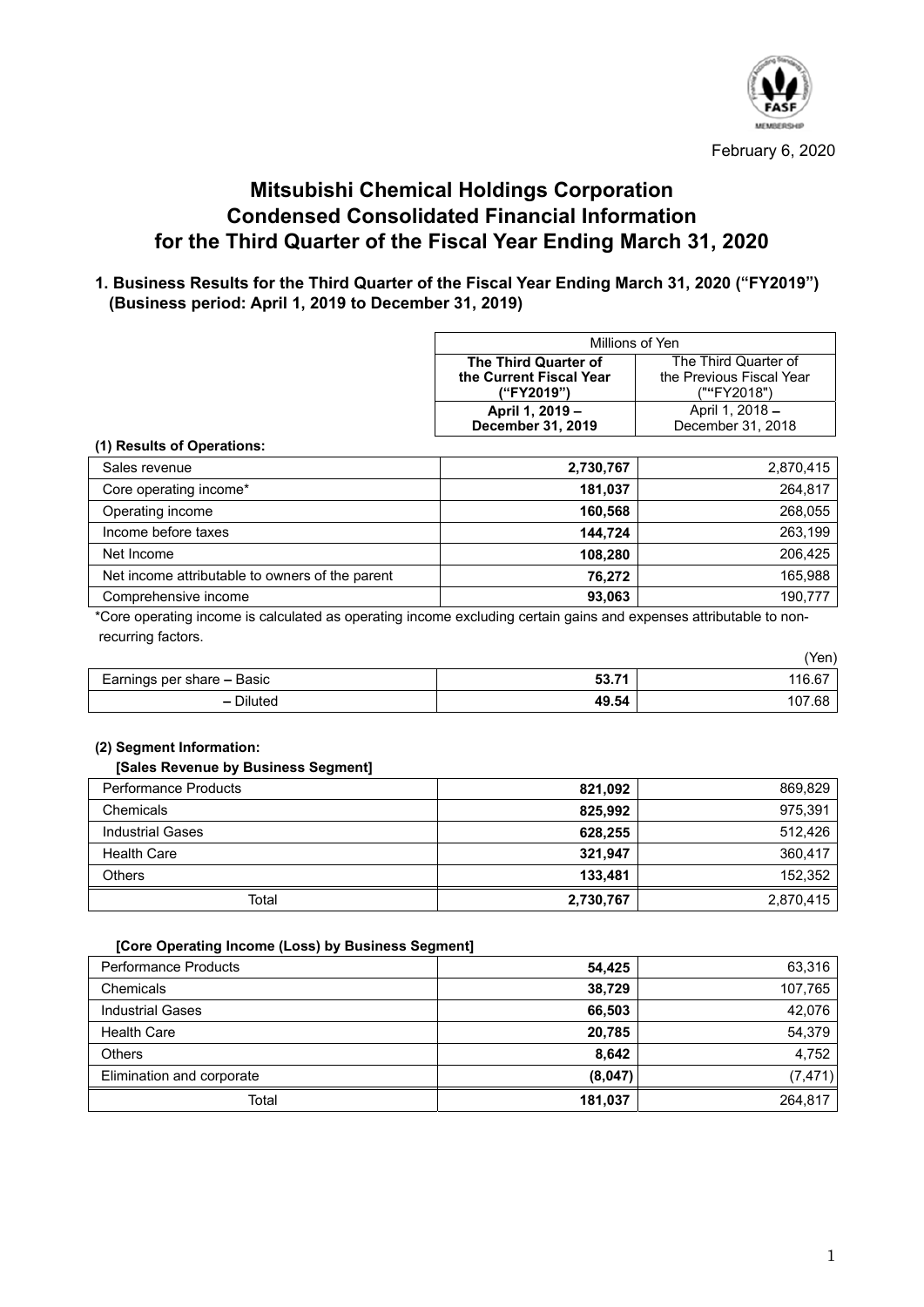|                                                                             | Millions of Yen         |                      |
|-----------------------------------------------------------------------------|-------------------------|----------------------|
|                                                                             | As of December 31, 2019 | As of March 31, 2019 |
| (3) Financial Position:                                                     |                         |                      |
| Total assets                                                                | 5,413,105               | 5,572,508            |
| Total equity                                                                | 2,039,018               | 2.025.854            |
| Equity attributable to owners of the parent                                 | 1,391,888               | 1,377,947            |
| Ratio of equity attributable to owners of the parent<br>to total assets (%) | 25.7                    | 24.7                 |

| Millions of Yen         |                          |  |  |
|-------------------------|--------------------------|--|--|
| The Third Quarter of    | The Third Quarter of     |  |  |
| the Current Fiscal Year | the Previous Fiscal Year |  |  |
| ("FY2019")              | ("FY2018")               |  |  |
| April 1, 2019 -         | April 1, 2018 –          |  |  |
| December 31, 2019       | December 31, 2018        |  |  |

### **(4) Cash Flows:**

| Net cash provided by (used in) operating activities | 337.737    | 276,736    |
|-----------------------------------------------------|------------|------------|
| Net cash provided by (used in) investing activities | (114, 958) | (816, 157) |
| Net cash provided by (used in) financing activities | (294, 294) | 568,807    |
| Cash and cash equivalents at the end of the period  | 245,348    | 309.951    |

### **Notes:**

- 1. Mitsubishi Chemical Holdings Corporation has classified the businesses of LSI Medience Corporation (LSIM) and its subsidiaries and affiliate as discontinued operations, based on the exchange all of its shares in LSIM. Therefore, sales revenue, core operating income, operating income and income before taxes in the consolidated financial results of the third quarter of the previous fiscal year and the current fiscal year encompass continuing operations and exclude discontinued operations.
- 2. In the nine months ended December 31, 2019, the impairment loss of ¥17,037 million for goodwill related to pharmaceutical formulation materials business in the Health Care domain was recognized because it was unlikely that investments would be recoverable, as a result of revision of plans in consideration of situation where profitability would plummet amid a deteriorating business environment.

In addition, the carrying amount after impairment presented in the condensed consolidated statement of financial position is ¥15,525 million.

# **2. Forecasts for the Current Fiscal Year**

| Millions of Yen                   |  |
|-----------------------------------|--|
| FY2019                            |  |
| April 1, 2019 -<br>March 31, 2020 |  |
| 3,630,000                         |  |
| 210,000                           |  |
| 182,000                           |  |
| 81,000                            |  |
|                                   |  |

| Earnings per share <b>–</b> Basic |  |
|-----------------------------------|--|

### **Note:**

The profit and loss forecast for fiscal 2019 has been revised to the above from those announced on November 1, 2019.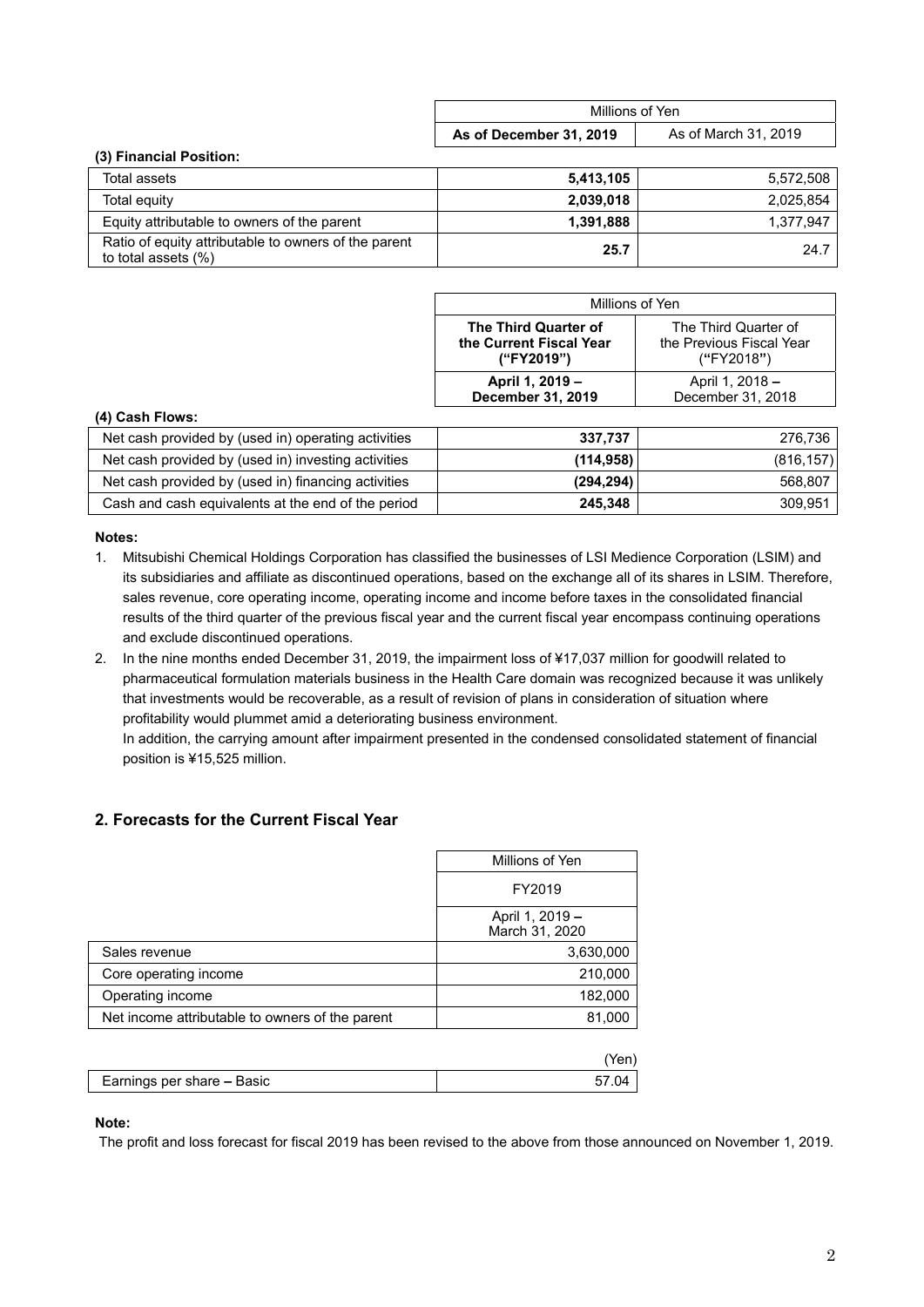# **3. Qualitative Information on Financial Results for the Term**

# **(1) Business Performance**

### **Performance Overview**

During the third quarter of fiscal 2019 (April 1 through December 31, 2019), the business outlook remained uncertain for the Mitsubishi Chemical Holdings Group. This was due largely to supply and demand easing for some products, centered on semiconductor and automotive applications, owing to the impact of U.S.–China trade friction.

It was against this backdrop that sales revenue for the term decreased ¥ 139.6 billion, or 4.9%, to ¥2,730.8 billion. Core operating income dropped ¥83.8 billion, or 31.6%, to ¥181.0 billion. As a result of goodwill impairment charges relating to the pharmaceutical formulation materials business in the Health Care domain, operating income declined ¥107.5 billion, or 40.1%, to ¥160.6 billion. Income before taxes was down ¥118.5 billion, or 45.0%, to ¥144.7 billion. Net income attributable to owners of the parent fell ¥89.7billion, or 54.0%, to ¥76.3 billion.

In keeping with an exchange of all of its shares in LSI Medience Corporation, the Group classified the businesses of that consolidated subsidiary and its subsidiaries and affiliate as discontinued. In the third quarter of the year, the Group accordingly classified earnings related to those businesses as discontinued in comparison with the previous corresponding period.

# **Overview of Business Segments**

The overview of financial results by business segment for the third quarter of fiscal 2019 is shown below.

Gains or losses by segment are stated with core operating income which excludes gains or losses from non-recurring factors including losses incurred by business withdrawals, streamlining, and others.

*In the following sections, all comparisons are with the same period of the previous fiscal year unless stated otherwise.* 

### **Performance Products Segment, Performance Products Domain**

Sales revenue decreased ¥48.7 billion, to ¥821.1 billion. Core operating income was down ¥8.9 billion, to ¥54.4 billion.

Functional products sales revenue declined. This was despite higher sales volumes in environment and living solutions, and reflected lower sales volumes in high-performance engineering plastics and other products for advanced moldings and composites, owing to weakened demand, principally in semiconductor and automotive applications.

Performance chemicals sales revenue decreased. This reflected a downturn in what was a favorable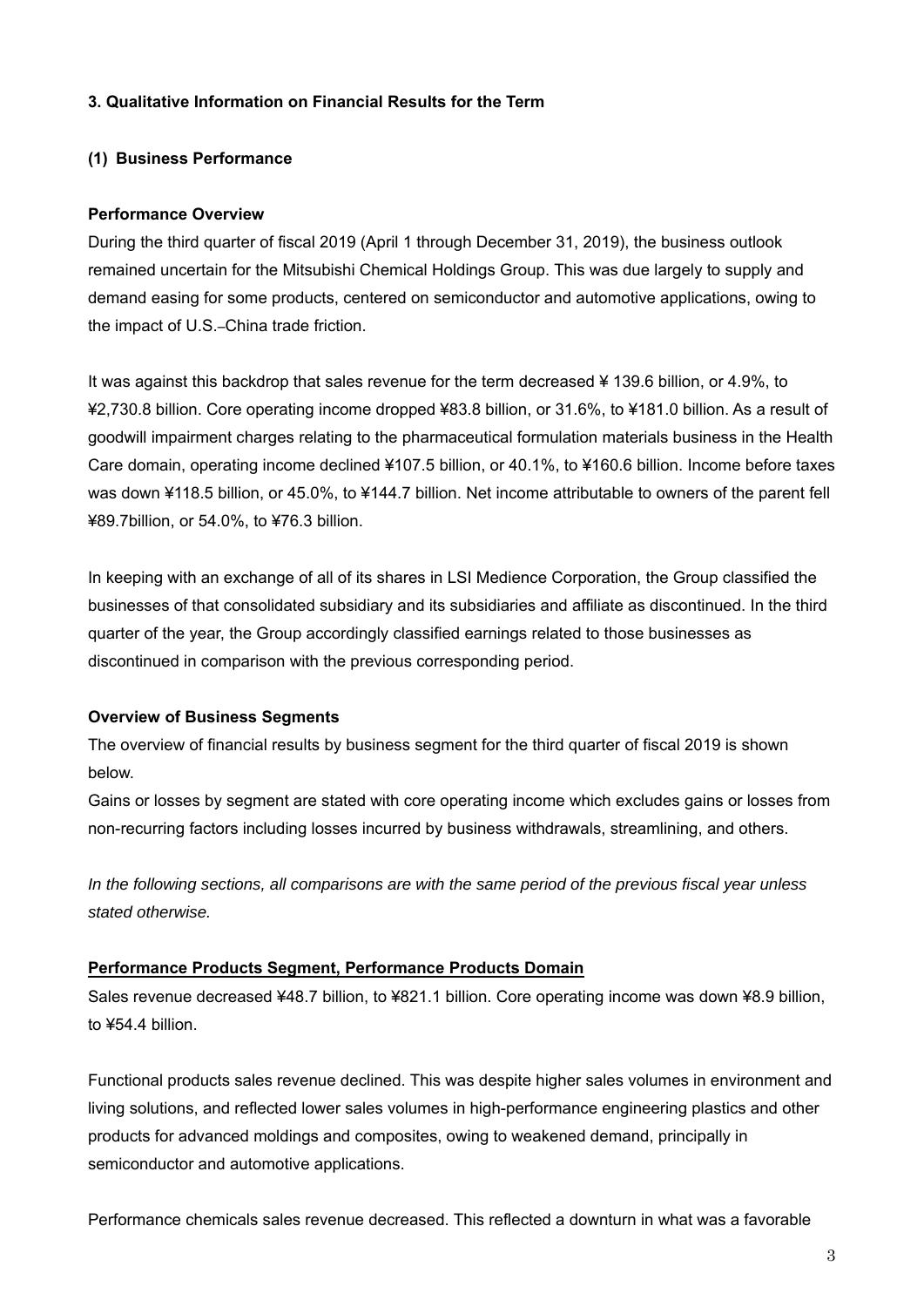market in the first half of the previous year for phenol-polycarbonate chain materials in advanced polymers. This situation offset the impact of higher sales volumes in the absence of the previous year's scheduled maintenance and repairs.

Core operating income decreased primarily due to a drop in market prices for phenol-polycarbonate chain materials in advanced polymers.

Major initiatives in the Performance Products segment during the third quarter of fiscal 2019 included:

- Mitsubishi Chemical Corporation in April 2019 decided to increase the annual production capacity of *Soarnol* ethylene vinyl alcohol copolymer resin of consolidated subsidiary Noltex LLC by 3,000 metric tons, to 41,000 metric tons. This development, effective in mid-2020, is in response to rising global demand for food packaging materials.
- In June 2019, Mitsubishi Chemical Corporation agreed to transfer the storage media and other global businesses of the *Verbatim* brand of Mitsubishi Chemical Media Co., Ltd., and assets related to that consolidated subsidiary to CMC Magnetics Corporation. This accord was part of business portfolio reforms under the Mitsubishi Chemical Holdings Group's medium-term management plan. The transaction was completed in December that year.
- MC PET Film Indonesia, a consolidated subsidiary of Mitsubishi Chemical Corporation, in September 2019 decided to lift its polyester film production capacity. The move enables the company to cater to optical applications for displays and to growing demand for multilayer ceramic capacitors and other industrial offerings in response to the expanding use of automotive electronics and a rising number of 5G-compatible base stations. Once the upgrade is completed at the end of 2021, annual production capacity in Indonesia will increase from 20,000 metric tons to 45,000 metric tons.

# **Chemicals Segment, Industrial Materials Domain**

Sales revenue decreased ¥149.4 billion, to ¥826.0 billion. Core operating income was down ¥69.1 billion, to ¥38.7 billion.

In MMA, sales revenue declined amid weaker demand and a downturn in MMA monomer and other markets.

In petrochemicals, while sales volumes increased because of a smaller impact from scheduled maintenance and repairs at the ethylene production facility, prices declined owing mainly to lower raw materials costs and other factors.

Carbon products sales revenue was down, reflecting lower coke prices as a result of reduced raw materials costs as well as because of decreased needle coke sales volumes.

Core operating income decreased mainly attributable to the downturn in MMA monomer and other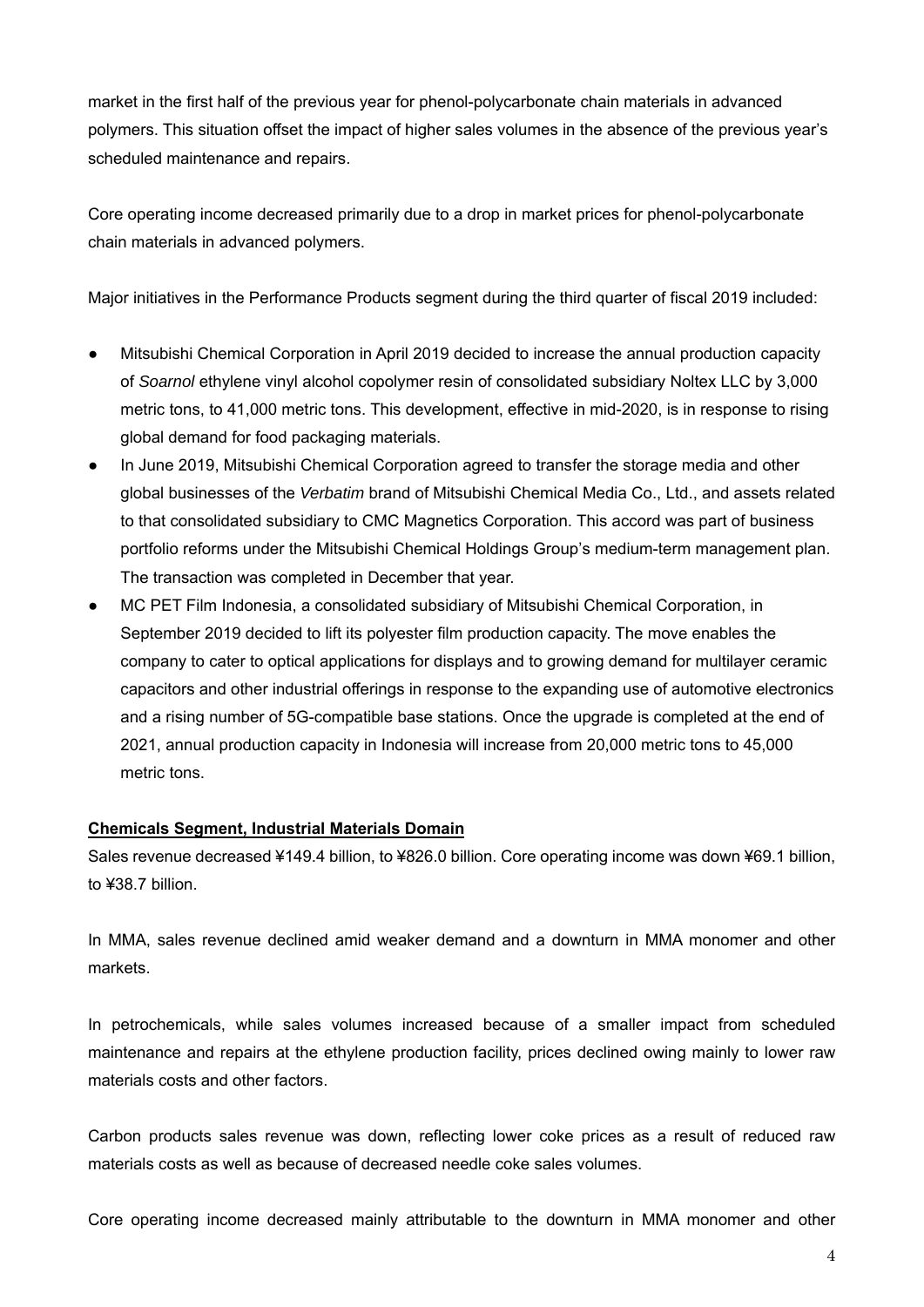markets, despite higher sales volumes stemming from the lower impact of the scheduled maintenance and repairs in petrochemicals.

Major initiatives in the Chemicals segment during the third quarter of fiscal 2019 included:

- Japan Polypropylene Corporation, a consolidated subsidiary of Mitsubishi Chemical Corporation, in July 2019 decided to halt production at one polypropylene line at its Kashima Plant, effective April 2020. This move is designed to reinforce the production infrastructure and rationalize amid the construction of a new polypropylene line at the Goi Plant as part of structural reforms to bolster profitability.
- Mitsubishi Chemical Corporation and JXTG Nippon Oil & Energy Corporation established a joint venture in November 2019 to strengthen their collaboration in petroleum refining and petrochemicals operations at the Kashima complex in Ibaraki Prefecture, Japan. It will endeavor to strengthen competitiveness by optimizing manufacturing in petrochemicals and other products. They will also explore chemical recycling technologies to reuse waste plastics as raw materials for petroleum refining and petrochemicals.

# **Industrial Gases Segment, Industrial Materials Domain**

Sales revenue rose ¥115.9 billion, to ¥628.3 billion. Core operating income was up ¥24.4 billion, to ¥66.5 billion.

In industrial gases, sales revenue and core operating income increased, due to including the performance of the European and U.S. businesses acquired in the second half of the previous fiscal year.

# **Health Care Segment, Health Care Domain**

Sales revenue declined ¥38.5 billion, to ¥321.9 billion. Core operating income was down ¥33.6 billion, to ¥20.8 billion.

In pharmaceuticals, sales revenue and core operating income decreased, primarily attributable to lower royalty revenues, despite higher sales volumes in mainly priority products in domestic ethical pharmaceuticals. With regard to royalty revenue from Novartis Pharma AG for *Gilenya*, a treatment agent for multiple sclerosis, a part of the revenue has not been recognized as sales revenue in accordance with IFRS 15 "Revenue from Contracts with Customers" due to the start of arbitration proceedings since February 2019. Due to the ongoing proceedings, sales revenue has not been recognized and decreased in the third quarter of the year under review.

Major initiatives in the Health Care segment during the third quarter of fiscal 2019 included:

● Life Science Institute, Inc. in August 2019 completed an exchange of shares with PHC Holdings Corporation (PHCHD) after obtaining competition low-related regulatory approval as part of a strategic capital partnership announced in May 2019. PHCHD thereby acquired all shares of LSI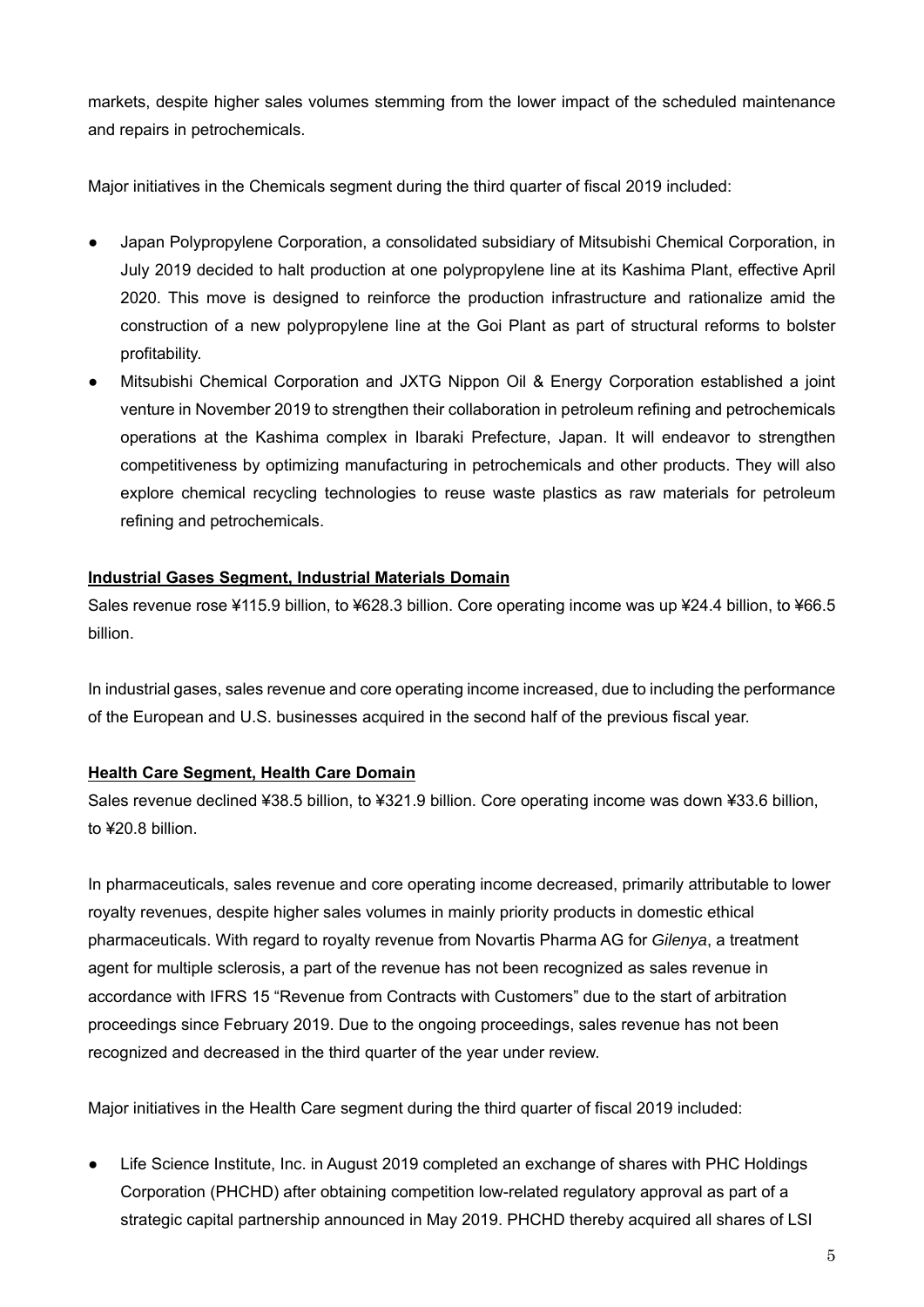Medience Corporation. Life Science Institute obtained a 13.7% stake in PHCHD.

- Life Science Institute, Inc. in July 2019 started clinical trials with the Muse cell-based product CL2020 in patients with spinal cord injuries. Trials previously began for patients with acute myocardial infarction, ischemic stroke, and epidermolysis bullosa. Also in July 2019, cell processing center Tonomachi CPC was authorized to manufacture regenerative medicine products. Life Science Institute plans to apply for marketing approval in fiscal 2020.
- Mitsubishi Tanabe Pharma Corporation in July 2019 received approval from China's National Medical Products Administration for Ederavone (the U.S. brand name is *Radicava*) for a treatment for amyotrophic lateral sclerosis. The company previously obtained approval in Japan, Korea, the United States, Canada, and Switzerland.
- Mitsubishi Chemical Holdings Corporation commenced a tender offer in November 2019 for Mitsubishi Tanabe Pharma Corporation to expand the drug discovery modality and otherwise tackle a changing medical treatment climate, generating more synergies within the Group. In January 2020, Mitsubishi Chemical Holdings lifted its voting rights ownership ratio in that consolidated subsidiary from 56.4%, to 91.6%, and plans to make that company a wholly owned subsidiary in March 2020.

# **Others**

Sales revenue decreased ¥18.9 billion, to ¥133.5 billion. Core operating income rose ¥3.9 billion, to ¥8.6 billion.

# **(2) Consolidated Financial Position**

Total assets at December 31, 2019, were ¥5,413.1 billion, down ¥159.4 billion from March 31, 2019. This decrease was despite an increase in tangible assets associated with the adoption of the IFRS 16 "Leases," and reflected efforts to constrain cash and cash equivalents and a decline in trade receivables in line with lower sales revenue.

# **(3) Explanation of Consolidated Financial Results Forecast and Other Forward-Looking Information**

In light of recent performance trends, Mitsubishi Chemical Holdings Corporation has revised the forecast that it announced on November 1, 2019 for fiscal 2019, as follows. Also, please refer to the Notice on Revision to Consolidated Financial Results Forecast for the Fiscal Year Ending March 31, 2020, issued today (February 6, 2019).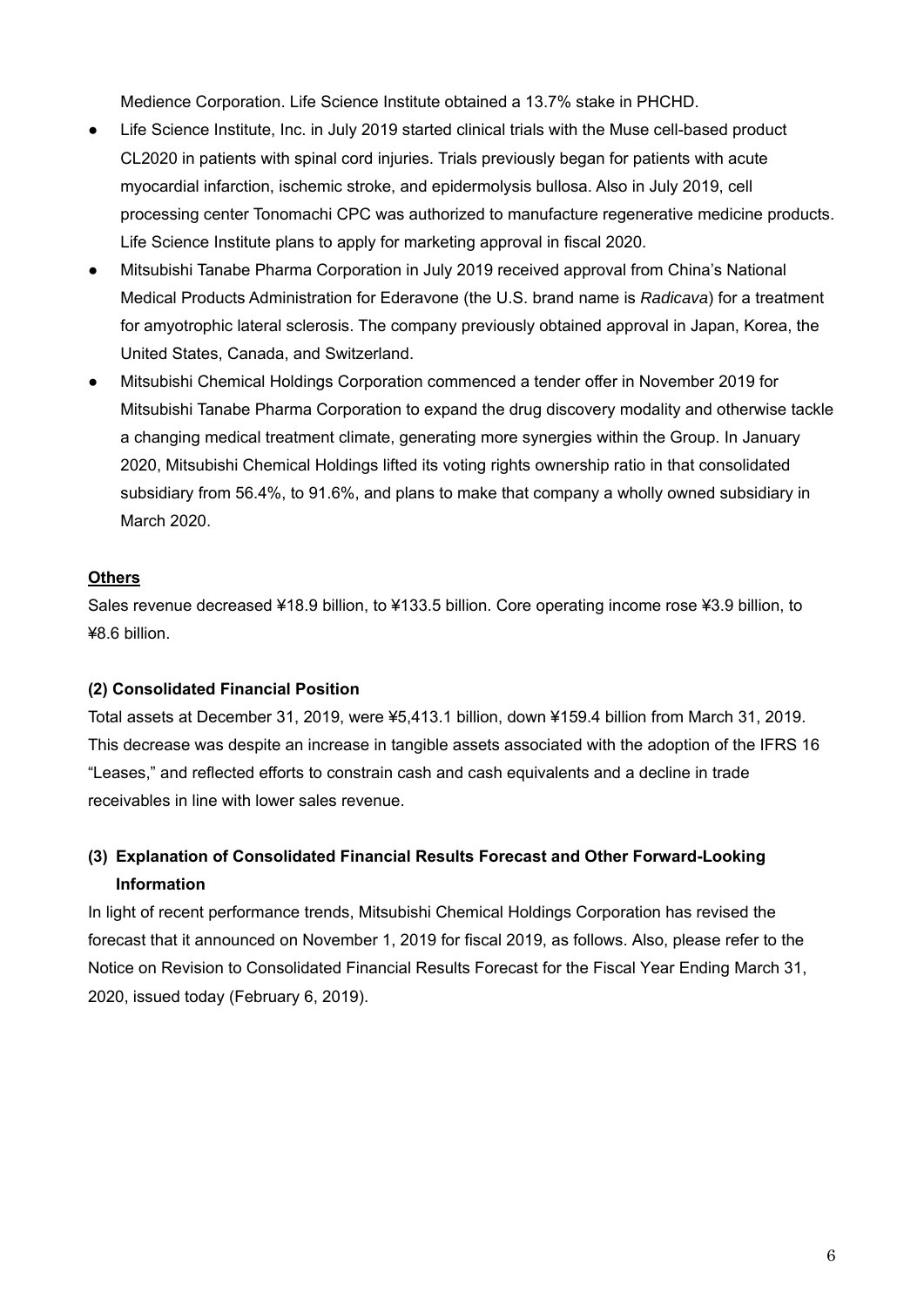# **Revision to consolidated financial results forecast for fiscal 2019 (April 1, 2019 – March 31, 2020)**

|                                                          | Sales<br>revenue | Core<br>operating<br>income | Operating<br>income | <b>Net</b><br>income | Net income<br>attributable to<br>owners of the<br>parent | Earnings<br>per share<br>(Yen) |
|----------------------------------------------------------|------------------|-----------------------------|---------------------|----------------------|----------------------------------------------------------|--------------------------------|
| Previous forecast (A)<br>(announced on November 1, 2019) | 3,765.0          | 250.0                       | 241.0               | 170.0                | 131.0                                                    | 92.26                          |
| Revised forecast (B)                                     | 3,630.0          | 210.0                       | 182.0               | 122.0                | 81.0                                                     | 57.04                          |
| Difference $(B-A)$                                       | (135.0)          | (40.0)                      | (59.0)              | (48.0)               | (50.0)                                                   |                                |
| Difference (%)                                           | (3.6)            | (16.0)                      | (24.5)              | (28.2)               | (38.2)                                                   |                                |
| Reference:<br>Results for fiscal 2018                    | 3,840.3          | 314.1                       | 294.8               | 216.7                | 169.5                                                    | 119.22                         |

(Unit: Billions of Yen; unless otherwise noted)

#### **Notes:**

Net income before taxes: ¥221.0 billion (previous forecast); ¥159.0 billion (revised forecast)

 Core operating income is calculated as operating income (loss) excluding certain gains and expenses attributable to nonrecurring factors.

 Sales revenue, core operating income, operating income, and income before taxes encompass continuing operations and exclude discontinued operations.

Sales revenue and core operating income are expected to be lower than the previous forecast. This is because market conditions of MMA, carbon, and other Chemicals segment products will likely be poor, while it is also projected that adjustments will continue for the foreseeable future in demand for products in optical applications for displays and semiconductor and automotive applications.

In the third quarter, management expects sales revenue, net income, and net income attributable to owners of the parent to be lower than previously forecast owing to goodwill impairment charges relating to the pharmaceutical formulation materials business in the Health Care domain.

#### **Forward-Looking Statements**

The forward-looking statements are based largely on the Company's expectations and information available as of the date hereof, and are subject to risks and uncertainties which may be beyond the Company's control. Actual results could differ materially due to numerous factors, including, without limitation, market conditions, and the effect of industry competition. The Company's expectations for the forward-looking statements are described on pages [2], [6], and [7] hereof.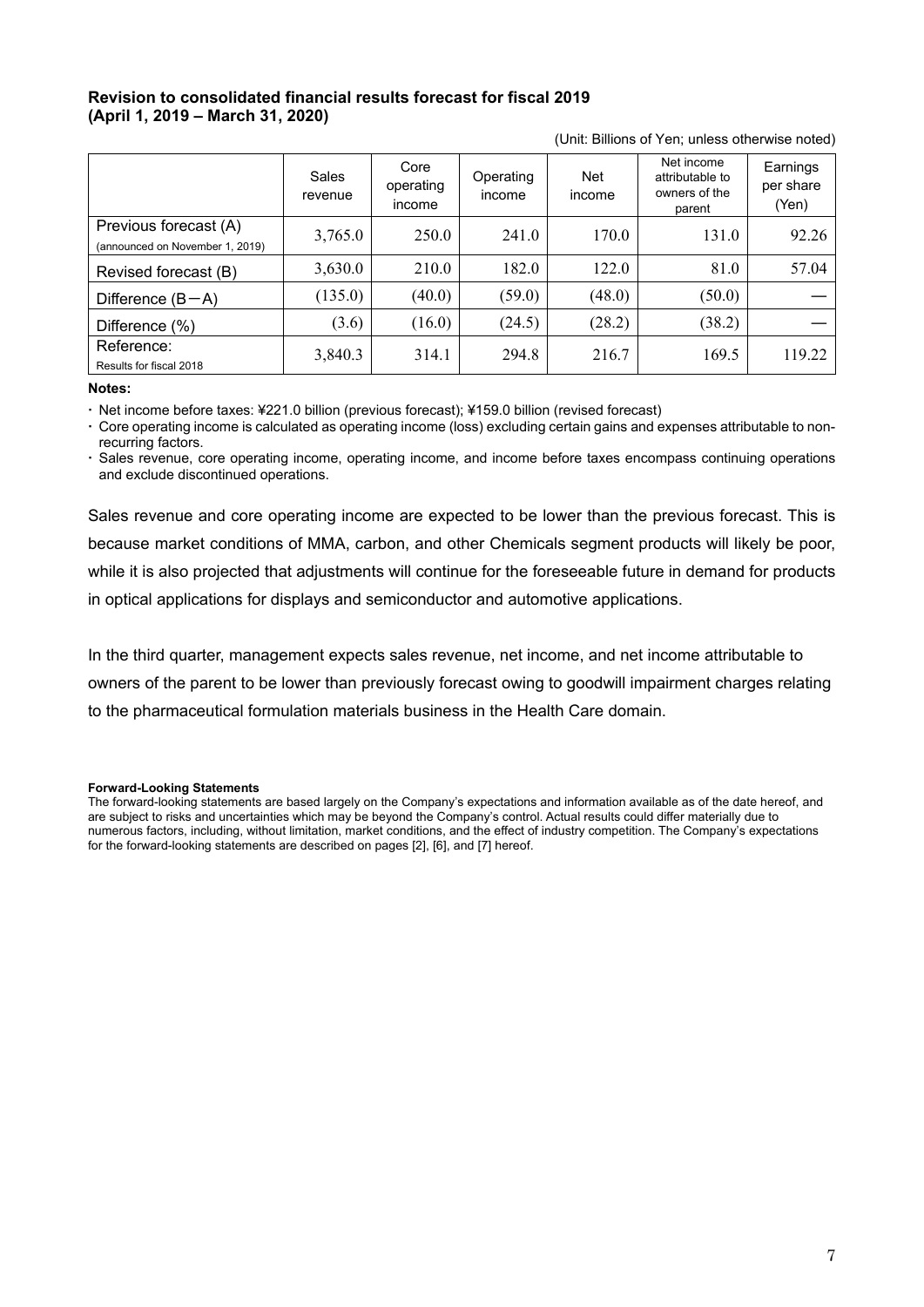# **(1) Condensed Consolidated Statement of Profit or Loss**

Nine months ended December 31, 2018 and 2019

|                                                  |                                           | (Millions of Yen)                         |
|--------------------------------------------------|-------------------------------------------|-------------------------------------------|
|                                                  | Nine months<br>ended December 31,<br>2018 | Nine months<br>ended December 31,<br>2019 |
| <b>Continuing operations</b>                     |                                           |                                           |
| Sales revenue                                    | 2,870,415                                 | 2,730,767                                 |
| Cost of sales                                    | (2,058,065)                               | (1,968,854)                               |
| Gross profit                                     | 812,350                                   | 761,913                                   |
| Selling, general and administrative expenses     | (564, 653)                                | (592, 896)                                |
| Other operating income                           | 16,447                                    | 17,610                                    |
| Other operating expenses                         | (17,696)                                  | (36, 746)                                 |
| Share of profit of associates and joint ventures | 21,607                                    | 10,687                                    |
| Operating income                                 | 268,055                                   | 160,568                                   |
| <b>Financial income</b>                          | 9,388                                     | 6,785                                     |
| Financial expenses                               | (14, 244)                                 | (22, 629)                                 |
| Income before taxes                              | 263,199                                   | 144,724                                   |
| Income taxes                                     | (58, 485)                                 | (53, 336)                                 |
| Net income from continuing operations            | 204,714                                   | 91,388                                    |
| <b>Discontinued operations</b>                   |                                           |                                           |
| Net income from discontinued operations          | 1,711                                     | 16,892                                    |
| Net income                                       | 206,425                                   | 108,280                                   |
| Net income attributable to                       |                                           |                                           |
| Owners of the parent                             | 165,988                                   | 76,272                                    |
| Non-controlling interests                        | 40,437                                    | 32,008                                    |
| Net income                                       | 206,425                                   | 108,280                                   |
| Earnings per share                               |                                           |                                           |
| Basic (Yen)                                      |                                           |                                           |
| Continuing operations                            | 115.47                                    | 41.82                                     |
| Discontinued operations                          | 1.20                                      | 11.89                                     |
| Total                                            | 116.67                                    | 53.71                                     |
| Diluted (Yen)                                    |                                           |                                           |
| Continuing operations                            | 106.57                                    | 38.60                                     |
| Discontinued operations                          | 1.11                                      | 10.94                                     |
| Total                                            | 107.68                                    | 49.54                                     |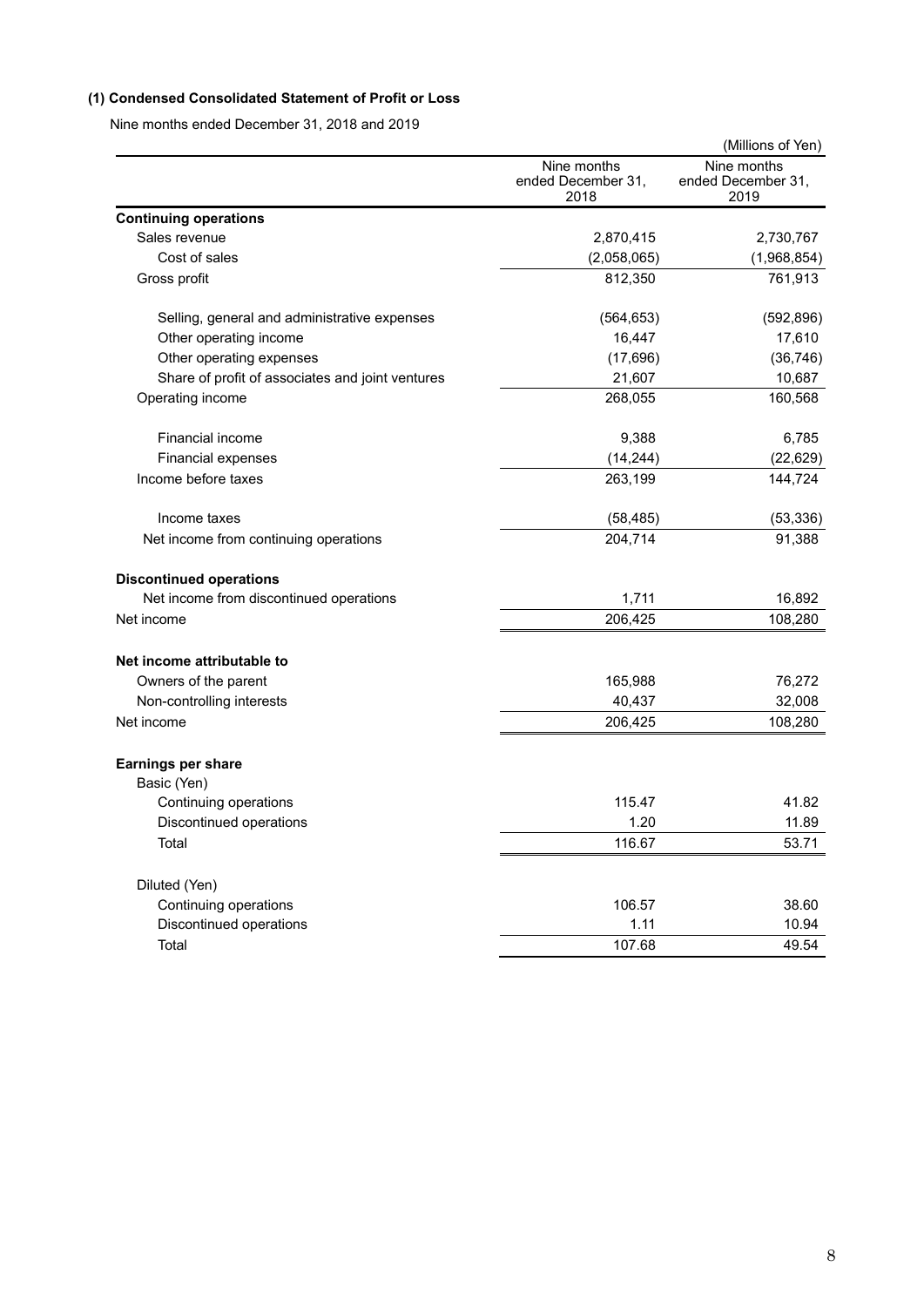# **(2) Condensed Consolidated Statement of Comprehensive Income**

Nine months ended December 31, 2018 and 2019

|                                                                                                              |                                           | (Millions of Yen)                         |
|--------------------------------------------------------------------------------------------------------------|-------------------------------------------|-------------------------------------------|
|                                                                                                              | Nine months<br>ended December 31,<br>2018 | Nine months<br>ended December 31,<br>2019 |
| Net income                                                                                                   | 206,425                                   | 108,280                                   |
| Other comprehensive income                                                                                   |                                           |                                           |
| Items that will not be reclassified to profit or loss                                                        |                                           |                                           |
| Net gain (loss) on revaluation of financial assets<br>measured at fair value                                 | (856)                                     | 5,593                                     |
| Remeasurements of defined benefit pensions plans                                                             | (7,808)                                   | 6,701                                     |
| Share of other comprehensive income(loss)<br>of associates and joint ventures for using<br>the equity method | (12)                                      | (143)                                     |
| Total items that will not be reclassified to profit or loss                                                  | (8,676)                                   | 12,151                                    |
| Items that may be subsequently reclassified to<br>profit or loss                                             |                                           |                                           |
| Exchange differences on translation of<br>foreign operations                                                 | (3,484)                                   | (22, 338)                                 |
| Net gain (loss) on derivatives designated<br>as cash flow hedges                                             | (2,652)                                   | (28)                                      |
| Share of other comprehensive income(loss)<br>of associates and joint ventures for using<br>the equity method | (836)                                     | (5,002)                                   |
| Total items that may be subsequently reclassified<br>to profit or loss                                       | (6,972)                                   | (27, 368)                                 |
| Total other comprehensive income (net of tax)                                                                | (15, 648)                                 | (15, 217)                                 |
| Total comprehensive income                                                                                   | 190,777                                   | 93,063                                    |
|                                                                                                              |                                           |                                           |
| Total comprehensive income attributable to                                                                   |                                           |                                           |
| Owners of the parent                                                                                         | 153,708                                   | 69,247                                    |
| Non-controlling interests                                                                                    | 37,069                                    | 23,816                                    |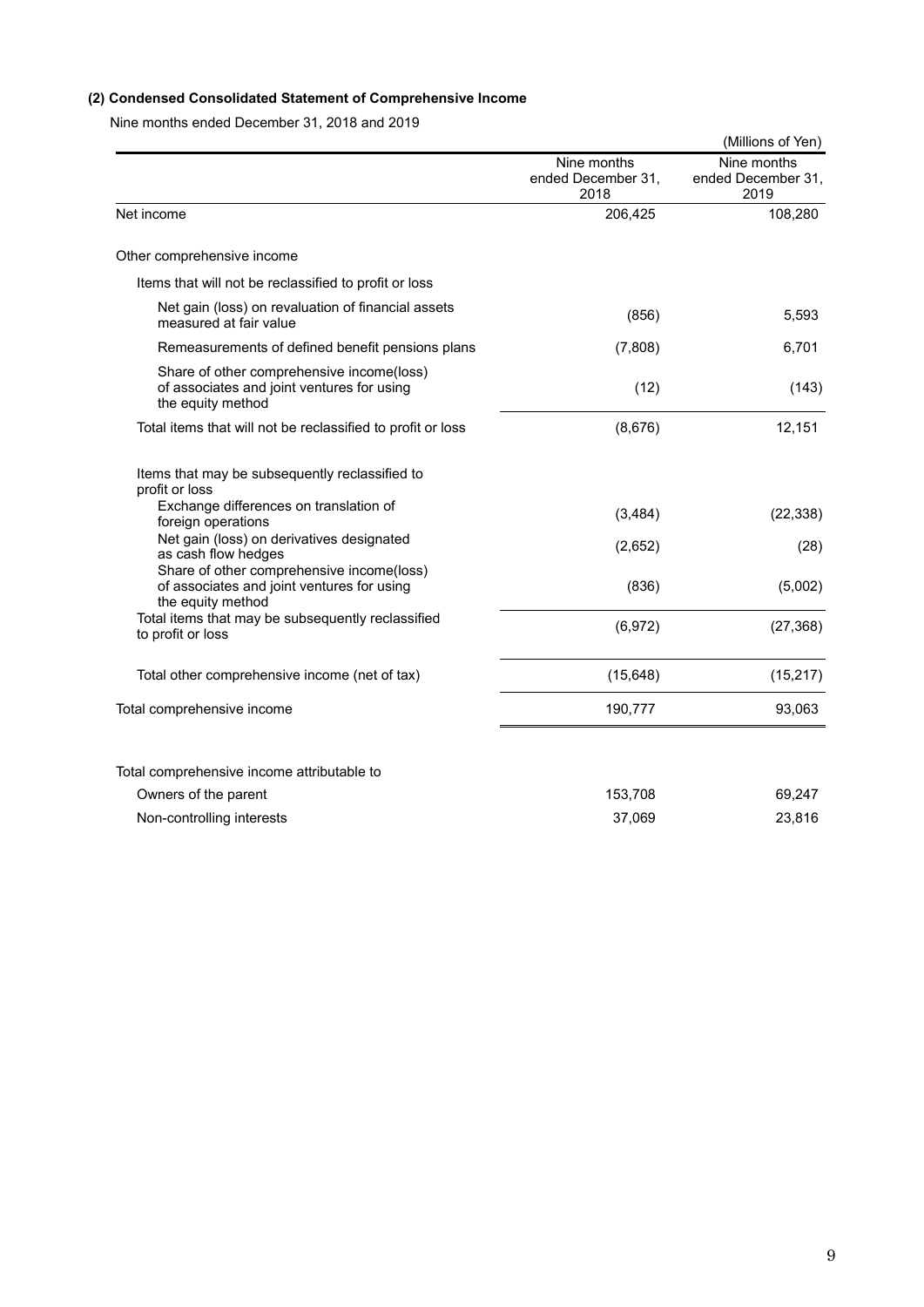# **(3) Condensed Consolidated Statement of Financial Position**

|                                                   |                | (Millions of Yen) |
|---------------------------------------------------|----------------|-------------------|
|                                                   | March 31, 2019 | December 31, 2019 |
| Assets                                            |                |                   |
| <b>Current assets</b>                             |                |                   |
| Cash and cash equivalents                         | 321,541        | 245,348           |
| Trade receivables                                 | 855,107        | 772,312           |
| Inventories                                       | 623,049        | 611,342           |
| Other financial assets                            | 248,262        | 213,346           |
| Other current assets                              | 76,072         | 110,382           |
| Subtotal                                          | 2,124,031      | 1,952,730         |
| Assets held for sales                             | 17,810         | 9,195             |
| Total current assets                              | 2,141,841      | 1,961,925         |
| Non-current assets                                |                |                   |
| Property, plant and equipment                     | 1,683,354      | 1,743,222         |
| Goodwill                                          | 648,806        | 627,220           |
| Intangible assets                                 | 568,787        | 547,247           |
| Investments accounted for using the equity method | 183,067        | 175,215           |
| Other financial assets                            | 228,571        | 263,745           |
| Other non-current assets                          | 33,573         | 36,172            |
| Deferred tax assets                               | 84,509         | 58,359            |
| Total non-current assets                          | 3,430,667      | 3,451,180         |
| <b>Total assets</b>                               | 5,572,508      | 5,413,105         |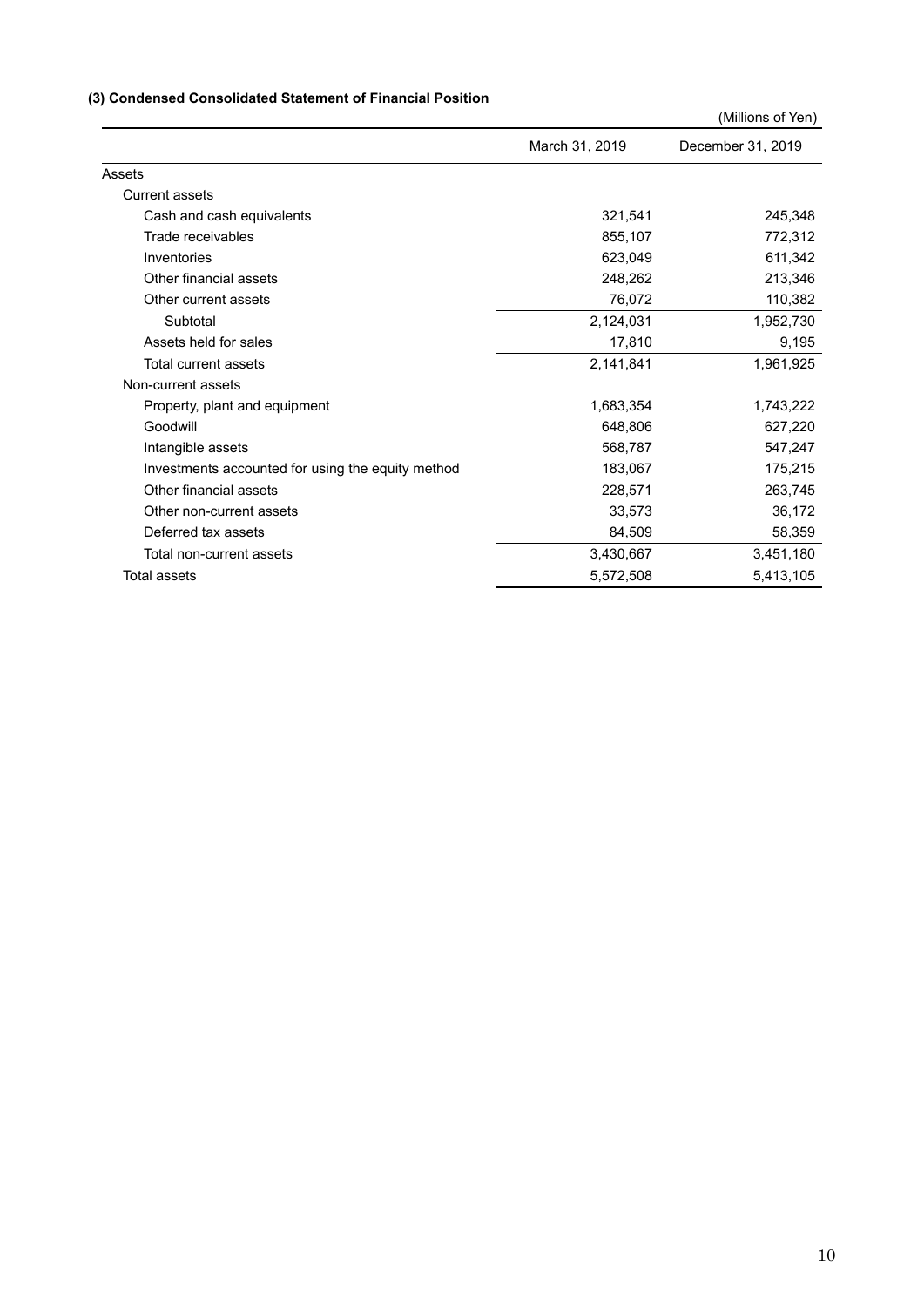|                                                            |                | (Millions of Yen) |
|------------------------------------------------------------|----------------|-------------------|
|                                                            | March 31, 2019 | December 31, 2019 |
| Liabilities                                                |                |                   |
| <b>Current liabilities</b>                                 |                |                   |
| Trade payables                                             | 492,404        | 457,409           |
| Bonds and borrowings                                       | 1,108,643      | 615,562           |
| Income tax payable                                         | 31,768         | 19,560            |
| Other financial liabilities                                | 222,377        | 232,666           |
| Provisions                                                 | 8,296          | 9,303             |
| Other current liabilities                                  | 138,089        | 131,518           |
| Subtotal                                                   | 2,001,577      | 1,466,018         |
| Liabilities directly associated with assets held for sales | 11,723         | 448               |
| <b>Total current liabilities</b>                           | 2,013,300      | 1,466,466         |
| Non-current liabilities                                    |                |                   |
| Bonds and borrowings                                       | 1,138,108      | 1,443,336         |
| Other financial liabilities                                | 26,755         | 89,227            |
| Retirement benefit liabilities                             | 120,816        | 109,100           |
| Provisions                                                 | 28,294         | 23,254            |
| Other non-current liabilities                              | 41,971         | 68,630            |
| Deferred tax liabilities                                   | 177,410        | 174,074           |
| Total non-current liabilities                              | 1,533,354      | 1,907,621         |
| <b>Total liabilities</b>                                   | 3,546,654      | 3,374,087         |
| Equity                                                     |                |                   |
| Common stock                                               | 50,000         | 50,000            |
| Additional paid-in capital                                 | 321,477        | 322,565           |
| Treasury stock                                             | (63, 560)      | (63, 501)         |
| Retained earnings                                          | 1,073,873      | 1,100,049         |
| Other components of equity                                 | (3,843)        | (17, 225)         |
| Equity attributable to owners of the parent                | 1,377,947      | 1,391,888         |
| Non-controlling interests                                  | 647,907        | 647,130           |
| <b>Total equity</b>                                        | 2,025,854      | 2,039,018         |
| Total liabilities and equity                               | 5,572,508      | 5,413,105         |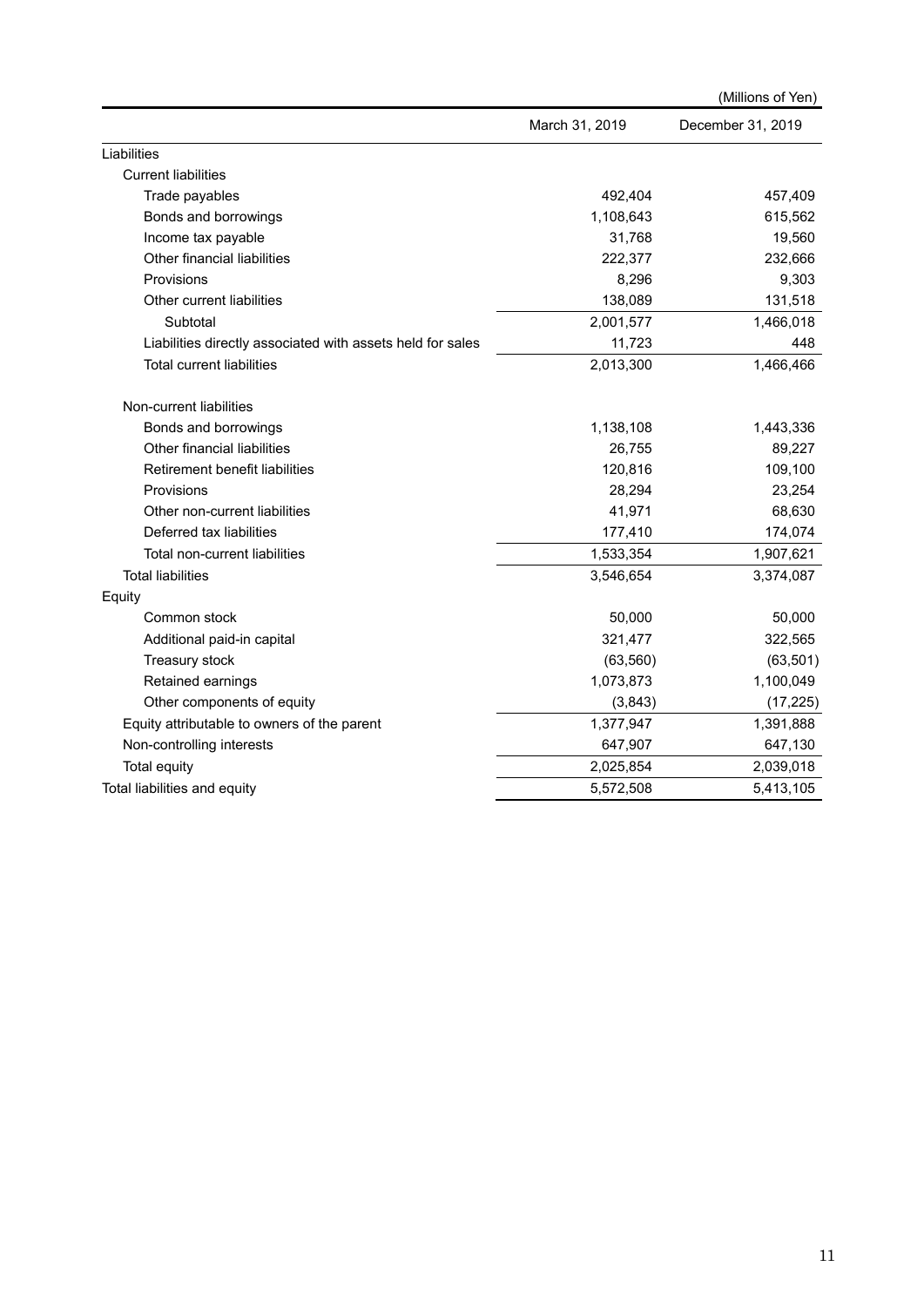# **(4) Condensed Consolidated Statement of Changes in Equity**

Nine months ended December 31, 2018

|                                                                           |                 |                                  |                   | (Millions of Yen)    |
|---------------------------------------------------------------------------|-----------------|----------------------------------|-------------------|----------------------|
|                                                                           | Common<br>stock | Additional<br>paid-in<br>capital | Treasury<br>stock | Retained<br>earnings |
| Balance at April 1, 2018                                                  | 50,000          | 321,111                          | (43, 569)         | 956,946              |
| Cumulative effects of changes<br>in accounting policies                   |                 |                                  |                   | (85)                 |
| Restated balance at April 1, 2018                                         | 50,000          | 321,111                          | (43, 569)         | 956,861              |
| Net income                                                                |                 |                                  |                   | 165,988              |
| Other comprehensive income                                                |                 |                                  |                   |                      |
| Total comprehensive income                                                |                 |                                  |                   | 165,988              |
| Purchase of treasury stock                                                |                 |                                  | (20, 025)         |                      |
| Disposal of treasury stock                                                |                 | (31)                             | 33                |                      |
| Cash dividends                                                            |                 |                                  |                   | (52, 867)            |
| Share-based payment transactions                                          |                 | 656                              |                   |                      |
| Share-based payment transactions<br>of subsidiaries                       |                 |                                  |                   |                      |
| Changes in interests in subsidiaries                                      |                 | (178)                            |                   |                      |
| Business combinations or business<br>divestitures                         |                 |                                  |                   |                      |
| Changes in scope of consolidation                                         |                 |                                  |                   | (35)                 |
| Transfer from other components<br>of equity to retained earnings          |                 |                                  |                   | (4, 405)             |
| Transfer from other components<br>of equity to non-financial assets, etc. |                 |                                  |                   |                      |
| Total transactions with owners                                            |                 | 447                              | (19,992)          | (57, 307)            |
| Balance at December 31, 2018                                              | 50,000          | 321,558                          | (63, 561)         | 1,065,542            |

|                                                                           | Other components of equity                                                                  |                                                                            |                                                              |                                                                              |           |                                                      |                                  |                 |
|---------------------------------------------------------------------------|---------------------------------------------------------------------------------------------|----------------------------------------------------------------------------|--------------------------------------------------------------|------------------------------------------------------------------------------|-----------|------------------------------------------------------|----------------------------------|-----------------|
|                                                                           | Net gain<br>(loss) on<br>revaluation<br>of financial<br>assets<br>measured<br>at fair value | Remeasure- Exchange<br>ments of<br>defined<br>benefit<br>pensions<br>plans | differences<br>on<br>translation<br>of foreign<br>operations | Net gain<br>(loss) on<br>derivatives<br>designated<br>as cash flow<br>hedges | Total     | Equity<br>attributable<br>to owners of<br>the parent | Non-<br>controlling<br>interests | Total<br>equity |
| Balance at April 1, 2018                                                  | 51,544                                                                                      |                                                                            | (50, 455)                                                    | 173                                                                          | 1,262     | 1,285,750                                            | 633.740                          | 1,919,490       |
| Cumulative effects of changes<br>in accounting policies                   |                                                                                             |                                                                            |                                                              |                                                                              |           | (85)                                                 | (61)                             | (146)           |
| Restated balance at April 1, 2018                                         | 51,544                                                                                      | —                                                                          | (50, 455)                                                    | 173                                                                          | 1,262     | 1,285,665                                            | 633,679                          | 1,919,344       |
| Net income                                                                |                                                                                             |                                                                            |                                                              |                                                                              |           | 165,988                                              | 40,437                           | 206,425         |
| Other comprehensive income                                                | (140)                                                                                       | (6,781)                                                                    | (2,717)                                                      | (2,642)                                                                      | (12, 280) | (12, 280)                                            | (3,368)                          | (15, 648)       |
| Total comprehensive income                                                | (140)                                                                                       | (6,781)                                                                    | (2,717)                                                      | (2,642)                                                                      | (12, 280) | 153,708                                              | 37,069                           | 190,777         |
| Purchase of treasury stock                                                |                                                                                             |                                                                            |                                                              |                                                                              |           | (20, 025)                                            |                                  | (20, 025)       |
| Disposal of treasury stock                                                |                                                                                             |                                                                            |                                                              |                                                                              |           | $\overline{2}$                                       |                                  | $\overline{2}$  |
| Cash dividends                                                            |                                                                                             |                                                                            |                                                              |                                                                              |           | (52, 867)                                            | (33,935)                         | (86, 802)       |
| Share-based payment transactions                                          |                                                                                             |                                                                            |                                                              |                                                                              |           | 656                                                  |                                  | 656             |
| Share-based payment transactions<br>of subsidiaries                       |                                                                                             |                                                                            |                                                              |                                                                              |           |                                                      | 27                               | 27              |
| Changes in interests in subsidiaries                                      |                                                                                             |                                                                            |                                                              |                                                                              |           | (178)                                                | 3,603                            | 3,425           |
| Business combinations or business<br>divestitures                         |                                                                                             |                                                                            |                                                              |                                                                              |           |                                                      | 1,451                            | 1,451           |
| Changes in scope of consolidation                                         |                                                                                             |                                                                            |                                                              |                                                                              |           | (35)                                                 | (86)                             | (121)           |
| Transfer from other components<br>of equity to retained earnings          | (2,376)                                                                                     | 6,781                                                                      |                                                              |                                                                              | 4,405     |                                                      |                                  |                 |
| Transfer from other components<br>of equity to non-financial assets, etc. |                                                                                             |                                                                            |                                                              | 2,630                                                                        | 2,630     | 2,630                                                |                                  | 2,630           |
| Total transactions with owners                                            | (2,376)                                                                                     | 6,781                                                                      |                                                              | 2,630                                                                        | 7,035     | (69, 817)                                            | (28,940)                         | (98, 757)       |
| Balance at December 31, 2018                                              | 49,028                                                                                      | —                                                                          | (53, 172)                                                    | 161                                                                          | (3,983)   | 1,369,556                                            | 641,808                          | 2,011,364       |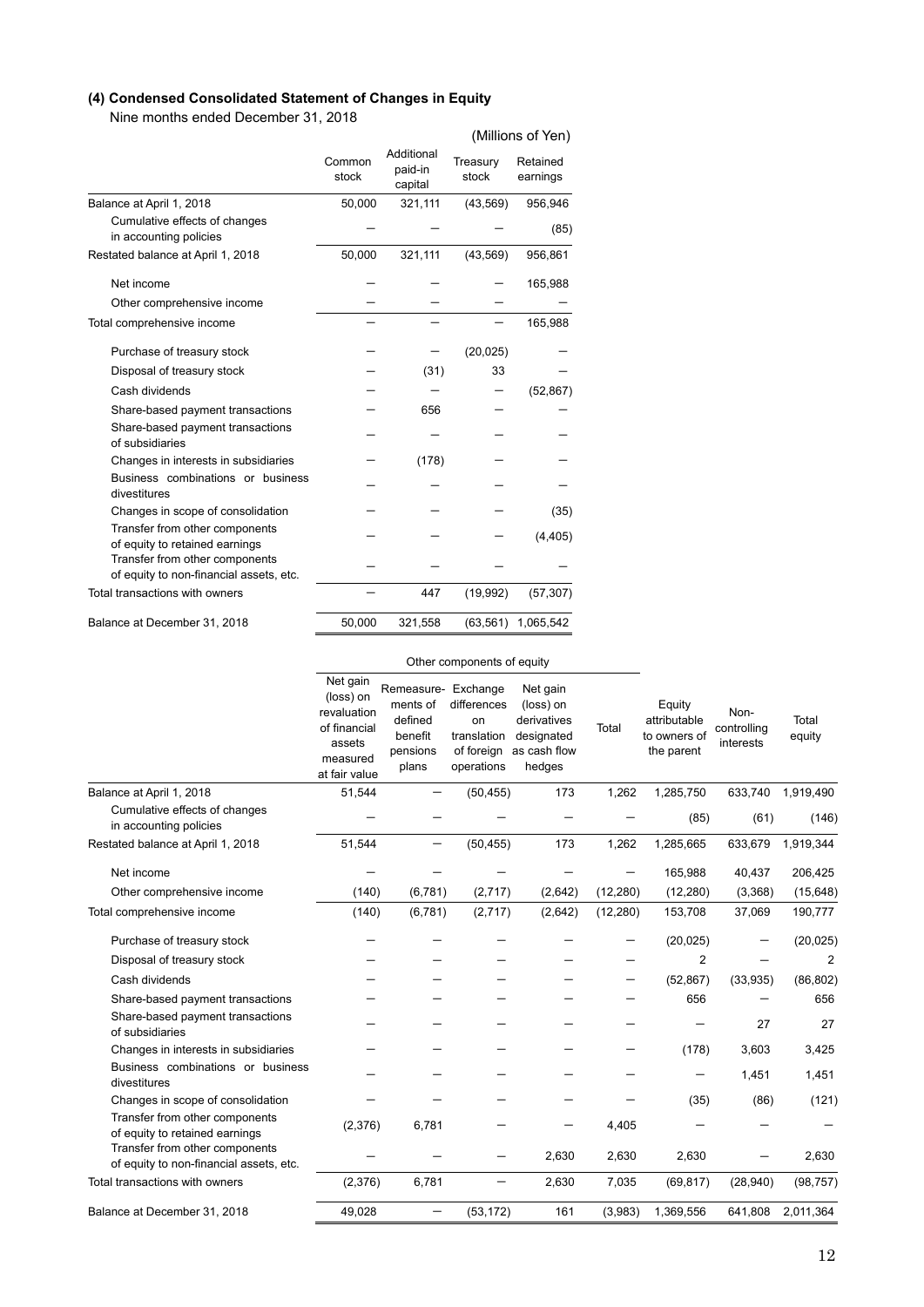# Nine months ended December 31, 2019

|                 |                                  |                   | (Millions of Yen)    |
|-----------------|----------------------------------|-------------------|----------------------|
| Common<br>stock | Additional<br>paid-in<br>capital | Treasury<br>stock | Retained<br>earnings |
| 50,000          | 321,477                          |                   | (63,560) 1,073,873   |
|                 |                                  |                   | 76,272               |
|                 |                                  |                   |                      |
|                 |                                  |                   | 76,272               |
|                 |                                  | (20)              |                      |
|                 | (77)                             | 79                |                      |
|                 |                                  |                   | (56, 804)            |
|                 | 289                              |                   |                      |
|                 |                                  |                   |                      |
|                 | (1, 316)                         |                   |                      |
|                 | 2,192                            |                   |                      |
|                 |                                  |                   | 351                  |
|                 |                                  |                   | 6,357                |
|                 | 1,088                            | 59                | (50,096)             |
|                 |                                  |                   | (63,501) 1,100,049   |
|                 | 50,000                           | 322,565           |                      |

### Other components of equity

|                                                                  | Net gain<br>(loss) on<br>revaluation<br>of financial<br>assets<br>measured<br>at fair value | Remeasure-<br>ments of<br>defined<br>benefit<br>pensions<br>plans | Exchange<br>differences<br>on<br>translation<br>of foreign<br>operations | Net gain<br>(loss) on<br>derivatives<br>designated<br>as cash flow<br>hedges | Total     | Equity<br>attributable<br>to owners of<br>the parent | Non-<br>controlling<br>interests | Total<br>equity |
|------------------------------------------------------------------|---------------------------------------------------------------------------------------------|-------------------------------------------------------------------|--------------------------------------------------------------------------|------------------------------------------------------------------------------|-----------|------------------------------------------------------|----------------------------------|-----------------|
| Balance at April 1, 2019                                         | 51,500                                                                                      |                                                                   | (55, 530)                                                                | 187                                                                          | (3,843)   | 1,377,947                                            | 647,907                          | 2,025,854       |
| Net income                                                       |                                                                                             |                                                                   |                                                                          |                                                                              |           | 76,272                                               | 32,008                           | 108,280         |
| Other comprehensive income                                       | 7,463                                                                                       | 5,398                                                             | (19, 788)                                                                | (98)                                                                         | (7,025)   | (7,025)                                              | (8, 192)                         | (15, 217)       |
| Total comprehensive income                                       | 7,463                                                                                       | 5,398                                                             | (19, 788)                                                                | (98)                                                                         | (7,025)   | 69,247                                               | 23,816                           | 93,063          |
| Purchase of treasury stock                                       |                                                                                             |                                                                   |                                                                          |                                                                              |           | (20)                                                 |                                  | (20)            |
| Disposal of treasury stock                                       |                                                                                             |                                                                   |                                                                          |                                                                              |           | 2                                                    |                                  | $\overline{2}$  |
| Cash dividends                                                   |                                                                                             |                                                                   |                                                                          |                                                                              |           | (56, 804)                                            | (29,091)                         | (85, 895)       |
| Share-based payment transactions                                 |                                                                                             |                                                                   |                                                                          |                                                                              |           | 289                                                  |                                  | 289             |
| Share-based payment transactions<br>of subsidiaries              |                                                                                             |                                                                   |                                                                          |                                                                              |           |                                                      | (14)                             | (14)            |
| Changes in interests in subsidiaries                             |                                                                                             |                                                                   |                                                                          |                                                                              |           | (1,316)                                              | (172)                            | (1, 488)        |
| Business combinations or business<br>divestitures                |                                                                                             |                                                                   |                                                                          |                                                                              |           | 2.192                                                | 4,148                            | 6,340           |
| Changes in scope of consolidation                                |                                                                                             |                                                                   |                                                                          |                                                                              |           | 351                                                  | 536                              | 887             |
| Transfer from other components<br>of equity to retained earnings | (959)                                                                                       | (5,398)                                                           |                                                                          |                                                                              | (6, 357)  |                                                      |                                  |                 |
| Total transactions with owners                                   | (959)                                                                                       | (5,398)                                                           |                                                                          | —                                                                            | (6, 357)  | (55, 306)                                            | (24, 593)                        | (79, 899)       |
| Balance at December 31, 2019                                     | 58,004                                                                                      |                                                                   | (75, 318)                                                                | 89                                                                           | (17, 225) | 1,391,888                                            | 647,130                          | 2,039,018       |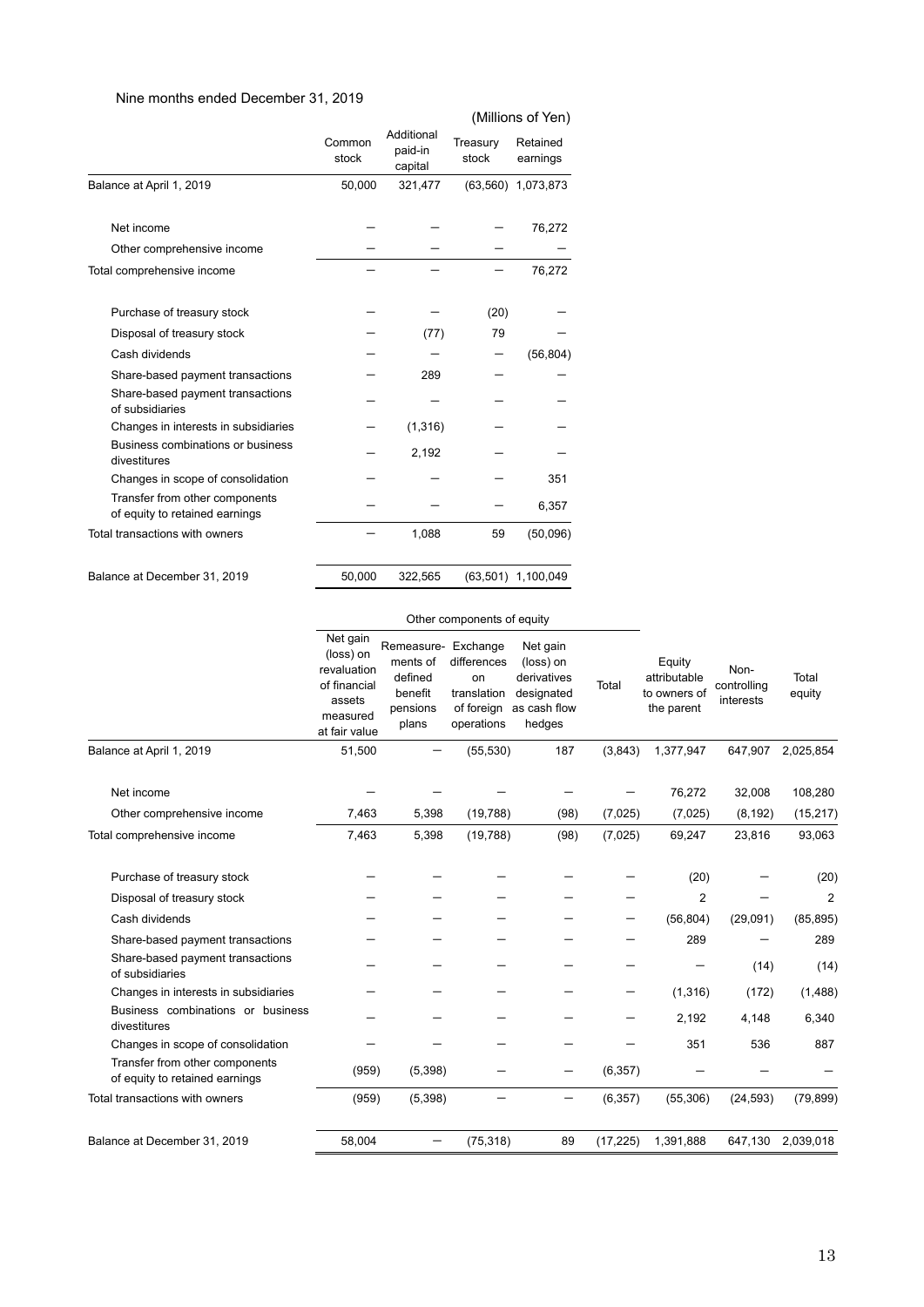# **(5) Condensed Consolidated Statement of Cash Flow**

Nine months ended December 31, 2018 and 2019

|                                                                          |                                           | (Millions of Yen)                         |
|--------------------------------------------------------------------------|-------------------------------------------|-------------------------------------------|
|                                                                          | Nine months<br>ended December 31,<br>2018 | Nine months<br>ended December 31,<br>2019 |
| Cash flows from operating activities                                     |                                           |                                           |
| Income before taxes                                                      | 263,199                                   | 144,724                                   |
| Income before taxes from discontinued operations                         | 2.290                                     | 25,585                                    |
| Depreciation and amortization                                            | 143,533                                   | 179,374                                   |
| Share of profit of associates and joint ventures                         | (21, 623)                                 | (10, 692)                                 |
| Gain on share exchanges                                                  |                                           | (23, 922)                                 |
| Interest and dividend income                                             | (8,328)                                   | (6, 520)                                  |
| Interest expenses                                                        | 13,192                                    | 19,133                                    |
| (Increase) decrease in trade receivables                                 | (6, 232)                                  | 54,654                                    |
| (Increase) decrease in inventories                                       | (28, 424)                                 | 5,938                                     |
| Increase (decrease) in trade payables                                    | 7,973                                     | (22, 820)                                 |
| Increase (decrease) in retirement benefit assets and<br>liabilities, net | 770                                       | 558                                       |
| Other                                                                    | (19,090)                                  | 19,541                                    |
| Subtotal                                                                 | 347,260                                   | 385,553                                   |
| Interest received                                                        | 3,332                                     | 2,800                                     |
| Dividends received                                                       | 22,895                                    | 22,975                                    |
| Interest paid                                                            | (14, 124)                                 | (17, 508)                                 |
| Income tax (paid) received, net                                          | (82, 627)                                 | (56,083)                                  |
| Net cash provided by (used in) operating activities                      | 276,736                                   | 337,737                                   |
| Cash flows from investing activities                                     |                                           |                                           |
| Purchase of property, plant and equipment                                | (163, 282)                                | (163, 357)                                |
| Proceeds from sales of property, plant and equipment                     | 6,056                                     | 10,836                                    |
| Purchase of intangible assets                                            | (3,995)                                   | (4,386)                                   |
| Purchase of other financial assets                                       | (322, 771)                                | (342, 795)                                |
| Proceeds from sales/redemption of other financial assets                 | 313,061                                   | 348,834                                   |
| Net cash outflow on acquisition of subsidiaries                          | (655, 851)                                | (1, 429)                                  |
| Proceeds from sales of investments in subsidiaries                       | 15,274                                    | 2,836                                     |
| Payments for transfer of business                                        | (4,748)                                   |                                           |
| Net (Increase) decrease of time deposits                                 | 4,006                                     | 25,054                                    |
| Other                                                                    | (3,907)                                   | 9,449                                     |
| Net cash provided by (used in) investing activities                      | (816, 157)                                | (114, 958)                                |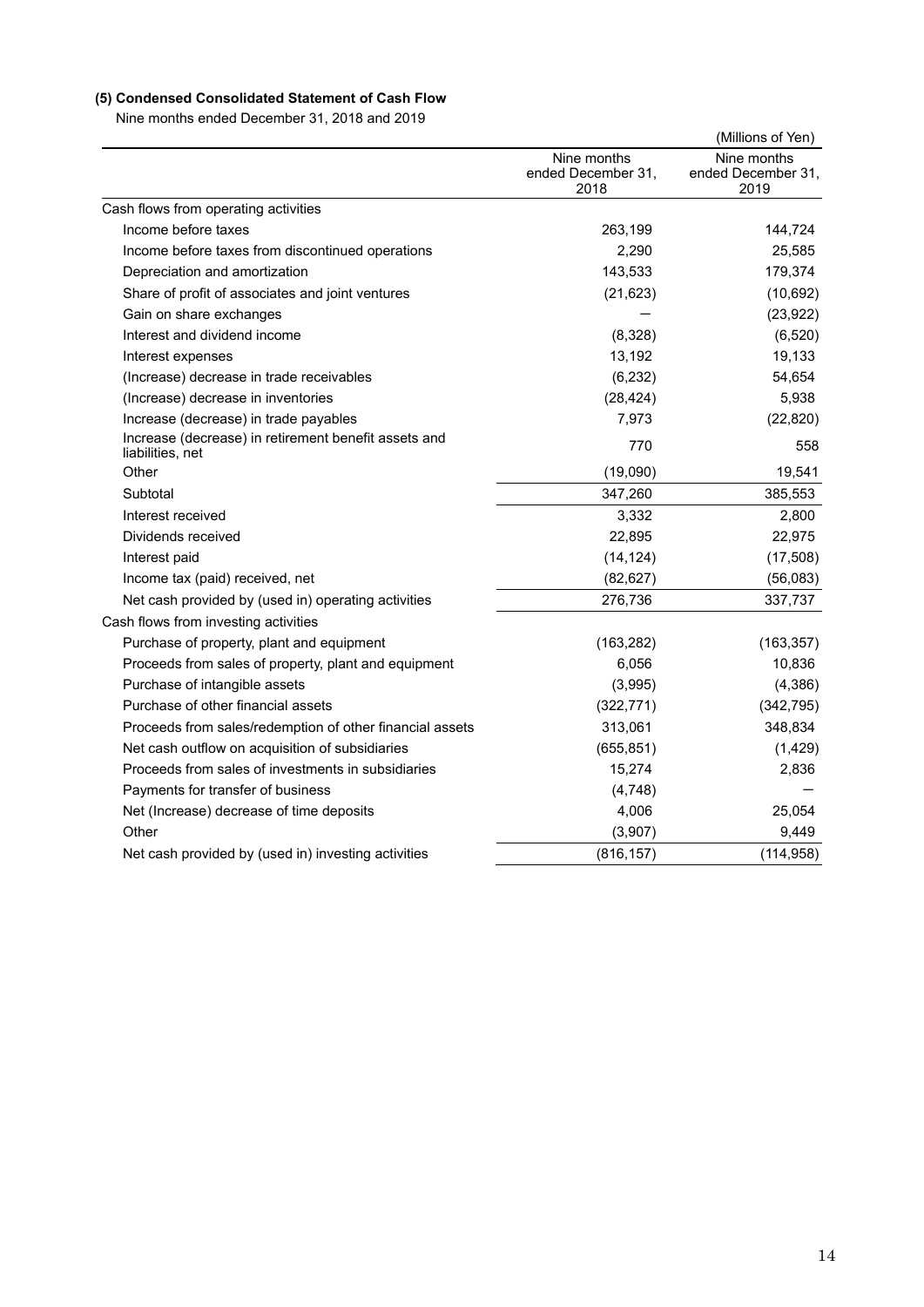|                                                                                                          |                                           | (Millions of Yen)                         |
|----------------------------------------------------------------------------------------------------------|-------------------------------------------|-------------------------------------------|
|                                                                                                          | Nine months<br>ended December 31.<br>2018 | Nine months<br>ended December 31,<br>2019 |
| Cash flows from financing activities                                                                     |                                           |                                           |
| Net increase (decrease) in short-term borrowings                                                         | 635,380                                   | (465, 199)                                |
| Net increase (decrease) in commercial papers                                                             | 86,000                                    | (20,000)                                  |
| Proceeds from long-term borrowings                                                                       | 58,790                                    | 399,636                                   |
| Repayment of long-term borrowings                                                                        | (78, 903)                                 | (117, 842)                                |
| Proceeds from issuance of bonds                                                                          | 25,000                                    | 79,549                                    |
| Redemption of bonds                                                                                      | (50,000)                                  | (60,000)                                  |
| Repayment of lease liabilities                                                                           | (2,857)                                   | (22, 800)                                 |
| Net (increase) decrease in treasury stock                                                                | (20, 023)                                 | (18)                                      |
| Dividends paid to owners of the parent                                                                   | (52, 867)                                 | (56, 804)                                 |
| Dividends paid to non-controlling interests                                                              | (33, 815)                                 | (29, 105)                                 |
| Proceeds from stock issuance to non-controlling interests                                                | 4,348                                     | 3                                         |
| Other                                                                                                    | (2, 246)                                  | (1,714)                                   |
| Net cash provided by (used in) financing activities                                                      | 568,807                                   | (294, 294)                                |
| Effect of exchange rate changes on cash and cash equivalents                                             | 2,726                                     | (7, 436)                                  |
| Net increase (decrease) in cash and cash equivalents                                                     | 32,112                                    | (78, 951)                                 |
| Cash and cash equivalents at the beginning of the period                                                 | 277,624                                   | 321,541                                   |
| Net increase (decrease) in cash and cash equivalents<br>resulting from transfer to assets held for sales | 250                                       | 2,152                                     |
| Net increase (decrease) in cash and cash equivalents<br>resulting from change in scope of consolidation  | (35)                                      | 606                                       |
| Cash and cash equivalents at the end of the period                                                       | 309,951                                   | 245,348                                   |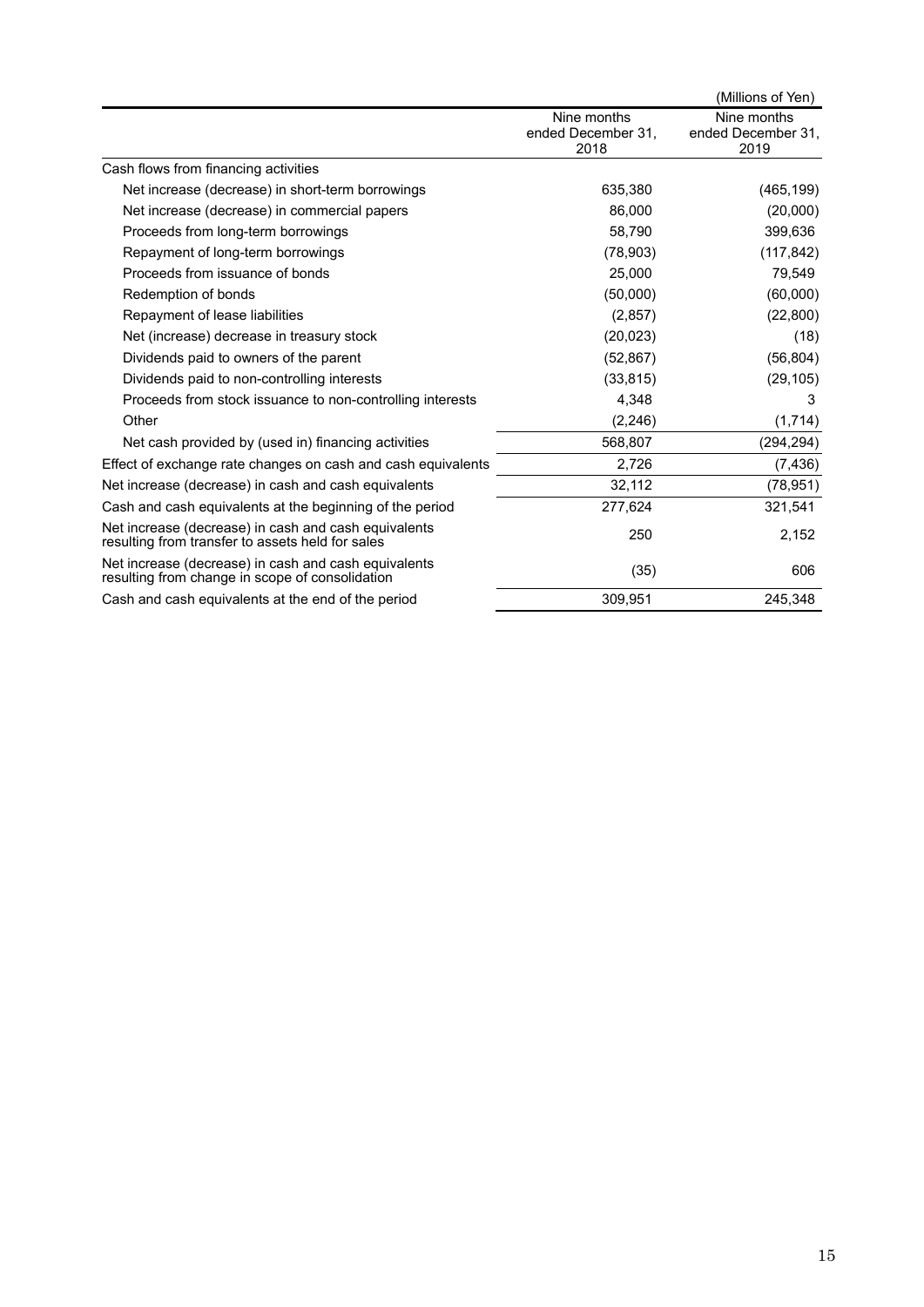### **(6) Change in Accounting Policy**

The main standard and interpretation newly applied by the Mitsubishi Chemical Holdings Group (MCHC Group) from the first quarter of fiscal 2019 is as follows.

| Standard and interpretation | Overview of introduction or revision                                                                                                                                                                                                                                   |
|-----------------------------|------------------------------------------------------------------------------------------------------------------------------------------------------------------------------------------------------------------------------------------------------------------------|
| IFRS 16<br>eases            | Accounting standards and disclosure methods for handling leases<br>have been revised.<br>Specifically, under a single model, the financial statements must<br>generally reflect asset usage rights and payment obligations for<br>borrower leases exceeding 12 months. |

The adoption of IFRS 16 increased the carrying amounts of the MCHC Group's lease-related assets by ¥100.2 billion while increasing lease liabilities by ¥100.6 billion on the adoption date.

In adopting IFRS 16, the MCHC Group employed a retroactive adjustment as a transitional measure to recognize the cumulative effect retrospectively to the adoption date, though the cumulative impact is nothing.

### **(7) Discontinued Operations**

### **1. Outline of Discontinued Operations**

On May 14, 2019, MCHC's operating company, Life Science Institute, Inc. (LSII) came to an agreement on a strategic capital partnership with PHC Holdings Corporation (PHCHD), which is engaged in the healthcare business in Japan as well as overseas. In this agreement, it was determined that LSII would exchange all of its shares in LSI Medience Corporation (LSIM) for a part of PHCHD shares. On August 1, LSII completed the planned share exchange. The MCHC Group, during the third quarter of fiscal 2019, has accordingly classified the earnings related to LSIM and its subsidiaries and affiliate and gain on the share exchange as discontinued operations. Figures for the same period of the previous fiscal year have been restated, with the discontinued operations presented separately.

### **2. Profit or Loss from Discontinued Operations**

|                                                   |                                           | (Millions of Yen)                         |
|---------------------------------------------------|-------------------------------------------|-------------------------------------------|
|                                                   | Nine months<br>ended December 31,<br>2018 | Nine months<br>ended December 31.<br>2019 |
| Revenue (*1)                                      | 61,598                                    | 52,754                                    |
| Cost                                              | (59,308)                                  | (27, 169)                                 |
| Income before tax<br>from discontinued operations | 2,290                                     | 25,585                                    |
| Income tax expense $(*2)$                         | (579)                                     | (8,693)                                   |
| Net Income from discontinued operations           | 1,711                                     | 16,892                                    |

 (\*1) In the nine months ended December 31, 2019, this included ¥23,922 million from gain on share exchanges. (\*2) In the nine months ended December 31, 2019, this included ¥(8,117) million from tax on gain on share exchanges.

### **(8) Subsequent Event**

Acquisition of non-controlling interests through a tender offer etc. for shares of Mitsubishi Tanabe Pharma Corporation (MTPC)

### **1. Tender offer**

MCHC implemented a tender offer as part of a series of transactions to acquire all of the shares of consolidated subsidiary MTPC from November 19, 2019, to January 7, 2020. The tender offer was completed, as the total number of the tendered shares was greater than the minimum number of shares to be purchased. MCHC thereby acquired 197,355 thousand shares of MTPC Common Stock for ¥396.7 billion (excluding transaction costs) on January 15, 2020, lifting MCHC's ownership of shares with voting rights from 56.4%, to 91.6%.

In addition, MCHC borrowed ¥397.2 billion short-term loans (with floating interest rates) in January 2020 in execution of this acquisition.